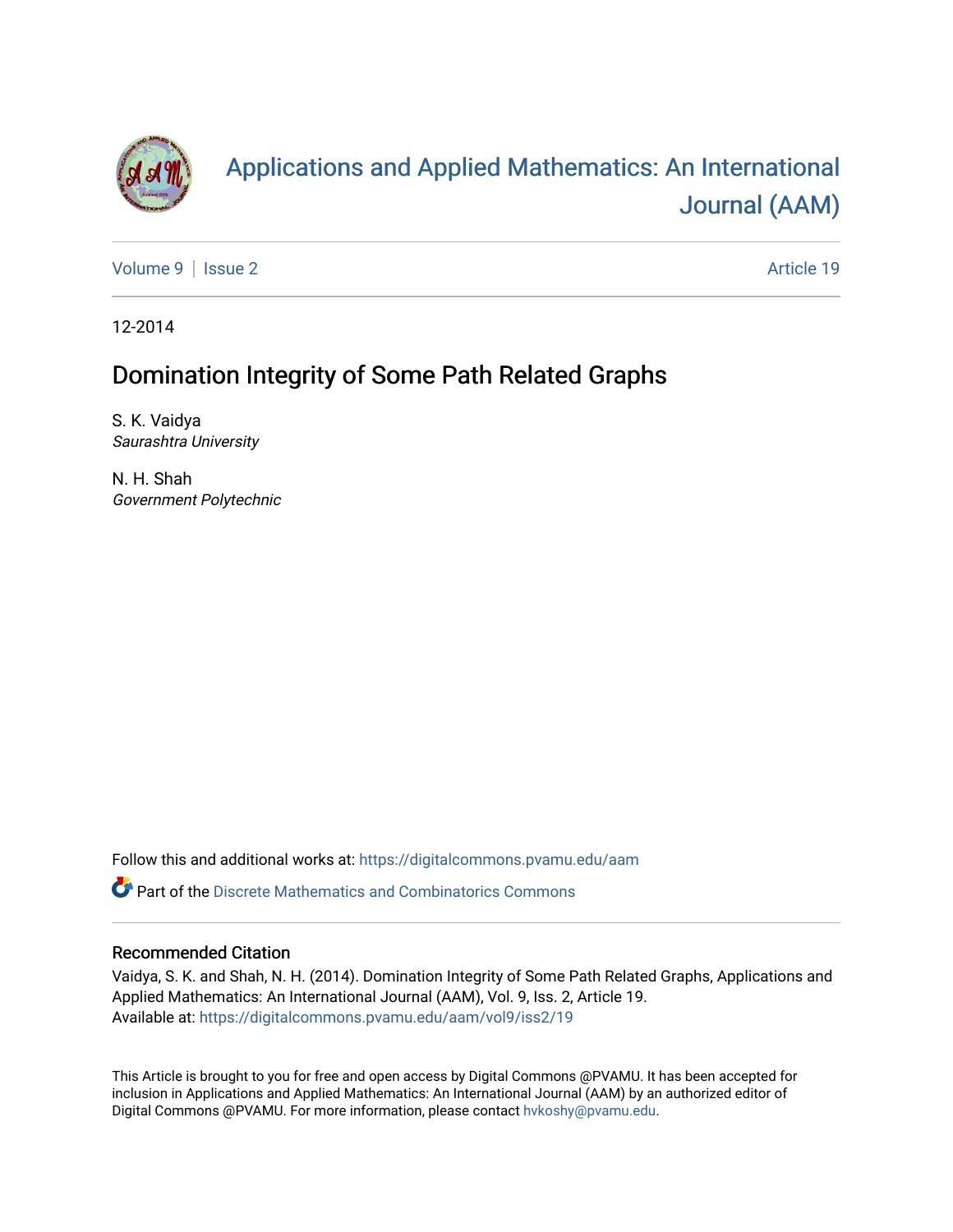

Available at <http://pvamu.edu/aam> Appl. Appl. Math. **ISSN: 1932-9466**

**Applications and Applied Mathematics:** An International Journal **(AAM)**

**Vol. 9, Issue 2 (December 2014), pp. 780-794**

# **Domination Integrity of Some Path Related Graphs**

**S. K. Vaidya** 

Department of Mathematics Saurashtra University Rajkot – 360005, Gujarat, India E-mail: [samirkvaidya@yahoo.co.in](mailto:samirkvaidya@yahoo.co.in)

**N. H. Shah** Government Polytechnic Rajkot-360003, Gujarat, India E-mail: [nirav.hs@gmail.com](mailto:nirav.hs@gmail.com)

Received: March 21, 2014; Accepted: August 22, 2014

# **Abstract**

The stability of a communication network is one of the important parameters for network designers and users. A communication network can be considered to be highly vulnerable if the destruction of a few elements cause large damage and only few members are able to communicate. In a communication network several vulnerability measures like binding number, toughness, scattering number, integrity, tenacity, edge tenacity and rupture degree are used to determine the resistance of network to the disruption after the failure of certain nodes (vertices) or communication links (edges). Domination theory also provides a model to measure the vulnerability of a graph network. The domination integrity of a simple connected graph is one such measure. Here we determine the domination integrity of square graph of path as well as the graphs obtained by composition (lexicographic product) of two paths.

**Keywords**: Integrity; Domination Integrity; Square graph; Composition of Graphs

**MSC 2010 No.:** 05C38, 05C69, 05C76

# **1. Introduction**

A graph structure is vulnerable if `*any small damage produces large consequences*'. The vulnerability implies a lack of resistance or weakness of graph network arising from deletion of vertices or edges or both. The design of any communication network should be such that it is not easily disrupted. Moreover it should remain stable even if it is attacked. Many graph theoretic parameters have been introduced to measure the vulnerability of communication networks. They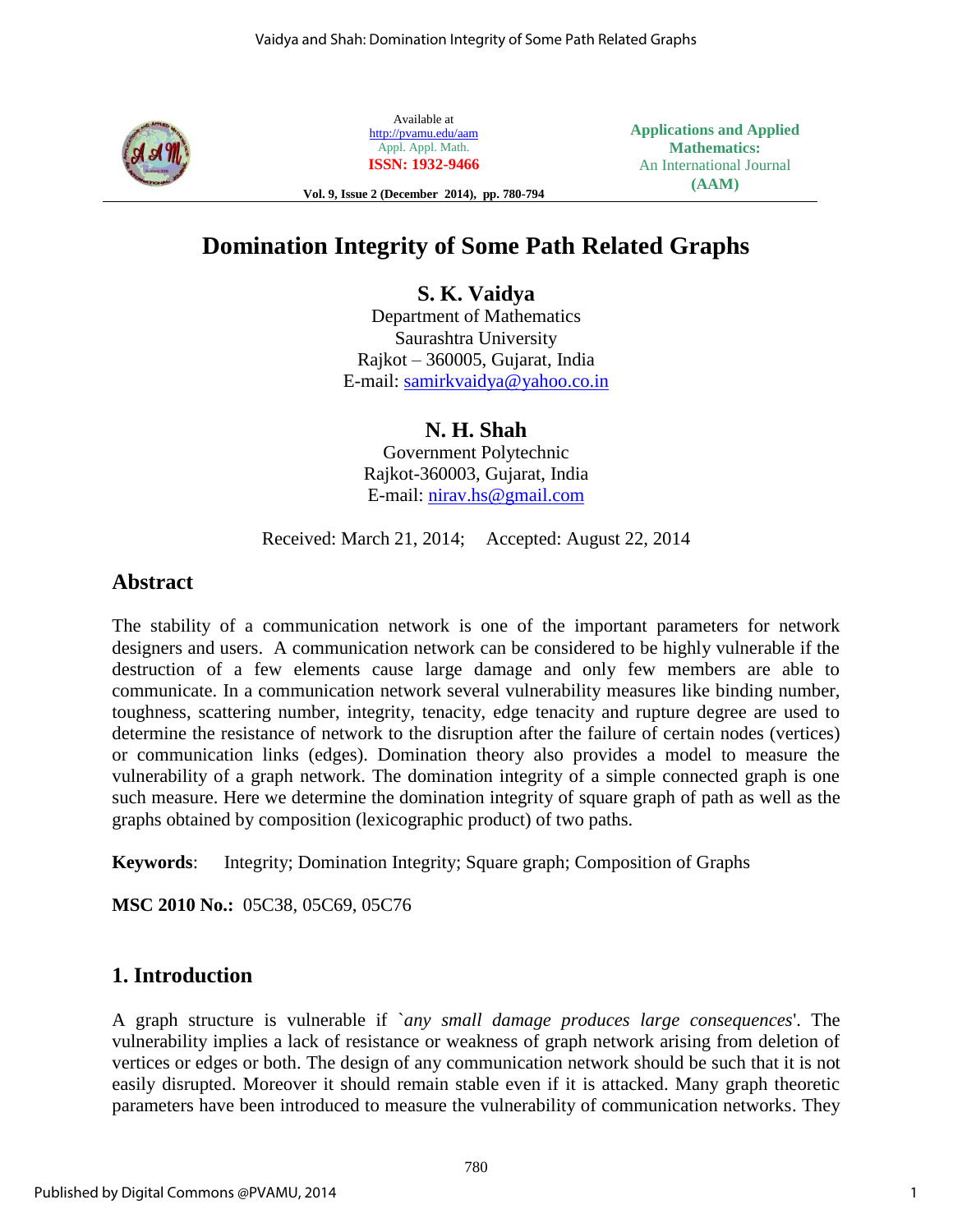includ binding number [Woodall (1973)], toughness [Chvatal (1973)], scattering number [Jung (1978)], integrity [Barefoot et al. (1987)], tenacity [Cozzens et al. (1994)], edge tenacity [Piazza et al. (1995)] and rupture degree [ Li et al. (2005)].

In the analysis of the vulnerable communication network two quantities play a vital role, namely (i) the number of elements that are not functioning (ii) the size of the largest remaining (survived) sub network within which mutual communication can still occur. In adverse relationship it is desirable that an opponent's network be such that the above referred two quantities can be made simultaneously small. Here the first parameter provides information about nodes which can be targeted for more disruption while the later gives the impact of damage after disruption. To estimate these quantities Barefoot et al. (1987) have introduced the concept of integrity and discovered many results on this newly defined concept.

# **Definition 1.1.**

The integrity of a graph  $G$  is denoted by  $I(G)$  and defined by

 $I(G) = min\{|S| + m(G - S) : S \subset V(G)\},\$ 

where  $m(G-S)$  is the order of a maximum component of  $G-S$ .

# **Definition 1.2.**

A subset S of  $V(G)$  is said to be an I-set, if  $I(G) = |S| + m(G-S)$ .

Bagga et al. (1992) have reported many results on integrity in a survey article. Goddard (1989) has investigated many results on integrity of graphs. Some characterizations and interrelations between integrity and other graph parameters are reported in Goddard and Swart (1990) while Mamut and Vumar (2007) have determined the integrity of the middle graph of some graphs. It is also observed that the bigger the integrity of network, more reliable is the functionality of the network after any disruption caused by non-functional devices (elements). The connectivity is useful to identify local weaknesses in some respect while the integrity gives a brief account of the vulnerability of the graph network.

Throughout this work we consider simple, finite, connected and undirected graph *G* with vertex set  $V(G)$  and edge set  $E(G)$ . For any undefined terminology and notation related to the concept of domination in graph we refer to Haynes et al. (1998) while for the fundamental concepts in graph theory we rely upon Balakrishnan and Ranganathan (2012). In the remaining portion of this section we will give a brief summary of the definitions and information which are related to the present work.

# **Definition 1.3.**

A subset S of  $V(G)$  is called a dominating set if for every  $v \in V(G) - S$ , there exists  $u \in S$  such that  $v$  is adjacent to  $u$ .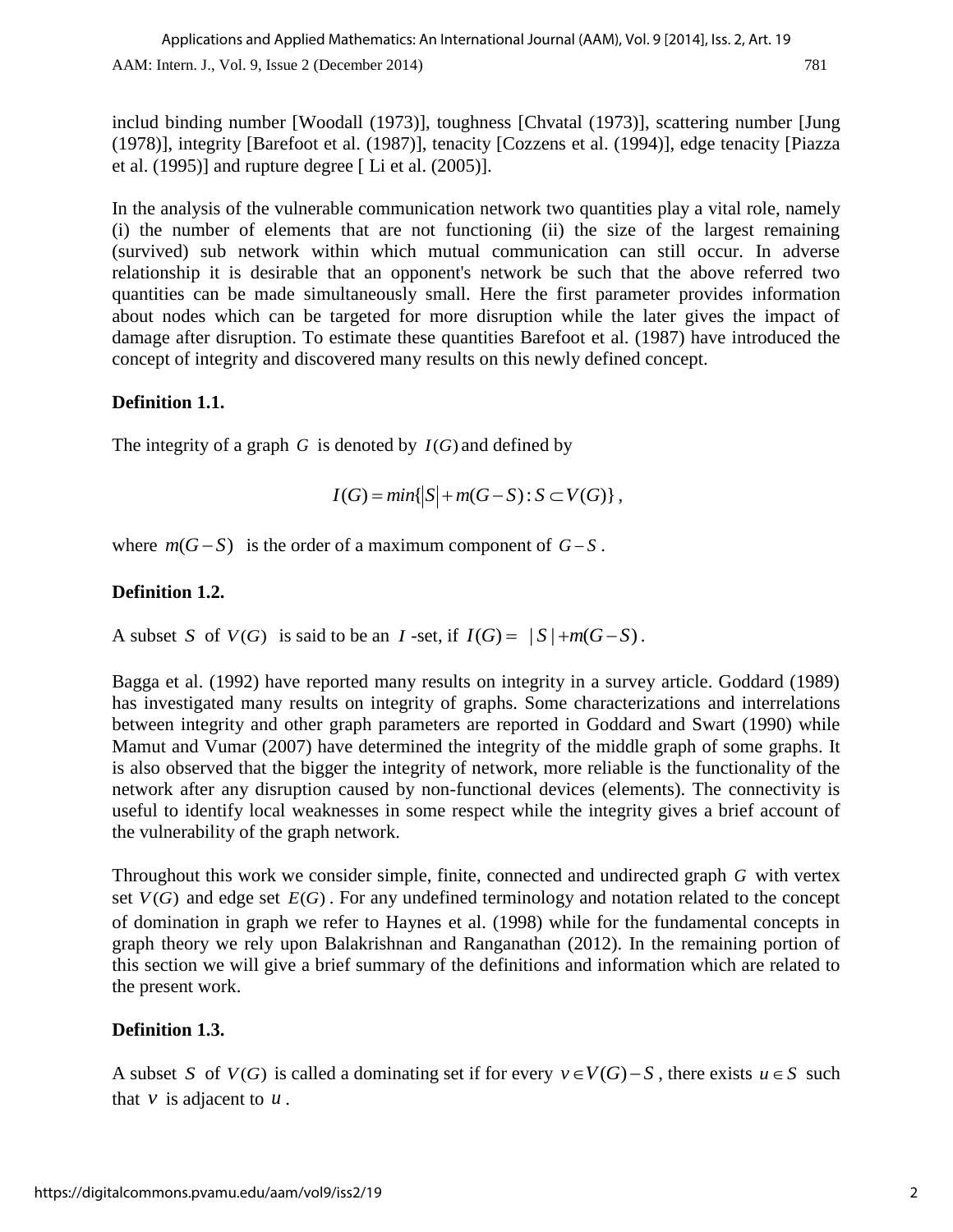The theory of domination plays a vital role in determining the decision making bodies of minimum strength or weakness of a network when certain parts of it is paralyzed. In the case of disruption of a network, the damage will be more when the vital nodes are under siege. This motivated the study of the domination integrity when the sets of non-functioning nodes are dominating sets. The concept of domination integrity of a graph was introduced by Sundareswaran and Swaminathan (2010) as a new measure of vulnerability which is defined as follows.

# **Definition 1.4**.

The domination integrity of a connected graph  $G$  denoted by  $DI(G)$  and defined as

 $DI(G) = min\{|X| + m(G - X) : X \text{ is a dominating set}\},$ 

where  $m(G-X)$  is the order of a maximum connected component of  $G-X$ .

The domination integrity of some standard graphs has been investigated by Sundareswaran and Swaminathan (2010). In the same paper they have investigated domination integrity of Binomial trees and Complete *k*-ary trees while in (2010, p. 92) they have investigated the domination integrity of the middle graph of some standard graphs. Sundareswaran and Swaminathan (2011, 2012) also investigated the domination integrity of trees and powers of cycles. Vaidya and Kothari (2012, 2013) have discussed domination integrity in the context of some graph operations and also of the splitting graph of path  $P_n$  and cycle  $C_n$ . Vaidya and Shah (2013, 2014) and investigated the domination integrity of shadow graphs of  $P_n$ ,  $C_n$ ,  $K_{m,n}$  and  $B_{n,n}$  and of the total graphs of  $P_n$ ,  $C_n$  and  $K_{1,n}$ .

# **Definition 1.5**.

For a simple connected graph G the square of graph G is denoted by  $G<sup>2</sup>$  and defined as the graph with the same vertex set as of  $G$  and two vertices are adjacent in  $G<sup>2</sup>$  if they are at a distance 1 or 2 apart in *G* .

# **Definition 1.6**.

The composition of two graphs G and H is denoted as  $G[H]$  (also known as lexicographic product) whose vertex set is  $V(G) \times V(H)$  and two vertices  $(u_1, v_1)$  and  $(u_2, v_2)$  are adjacent if either  $u_1$  is adjacent, i.e., to  $u_2$  in G or  $u_1 = u_2$  and  $v_1$  is adjacent to  $v_2$  in H.

Here, it is important to mention that, unlike the union, join, Cartesian product, direct product and strong product of two graphs, the composition of two graphs is not commutative.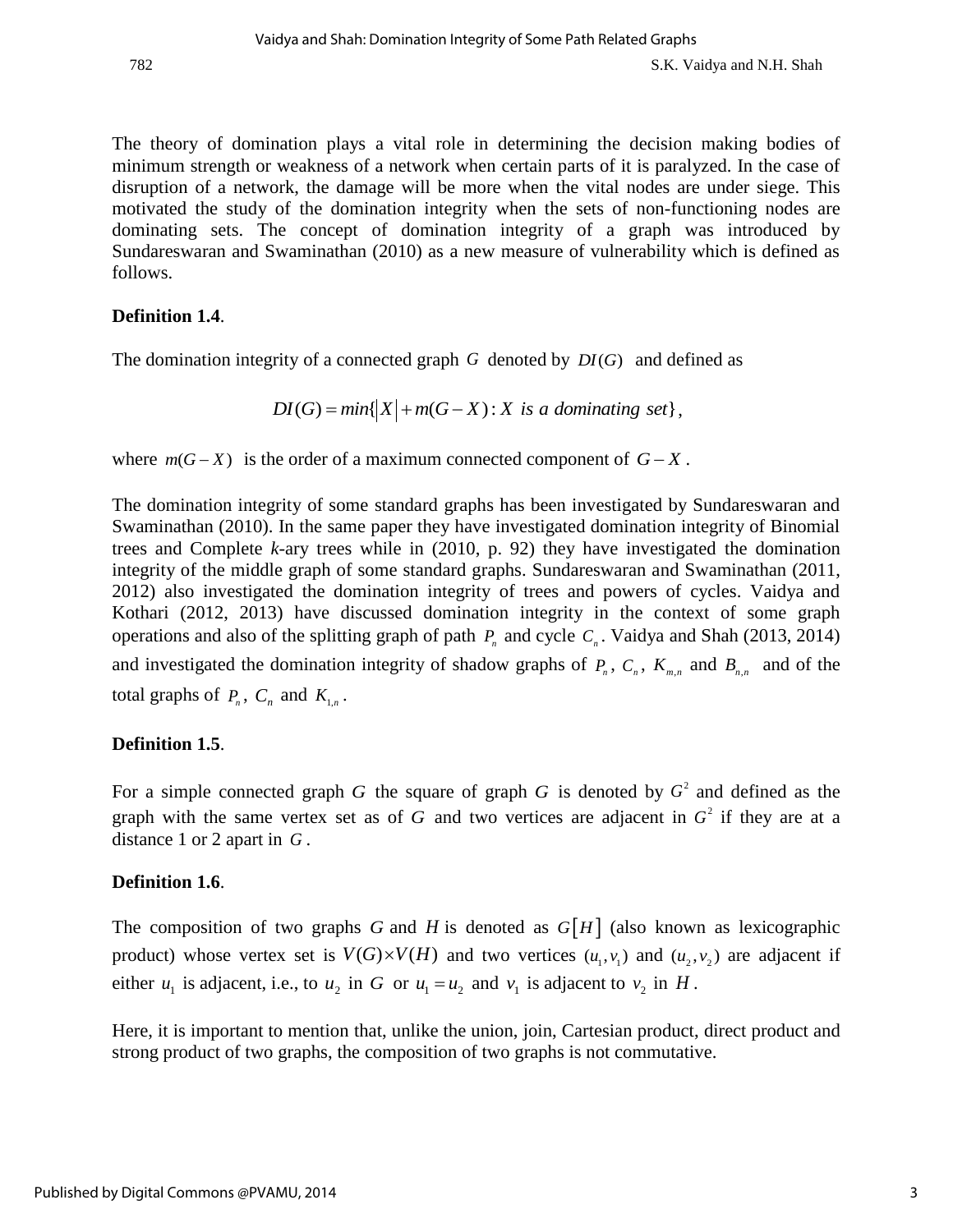Many results on the integrity of graphs in the context of union, join, composition and product of two graphs have been reported by Goddard and Swart (1988). The present work is intended to investigate the domination integrity of a square graph of  $P_n$  and composition (lexicographic product) of two paths.

# **2. Main Results**

**Theorem 2.1**

$$
DI(P_n^2) = \begin{cases} 2, & n = 2, \\ 3, & n = 3, 4, \\ 4, & n = 5, 6. \end{cases}
$$

# *Proof:*

Let  $V(P_n) = \{v_1, v_2, \dots, v_n\}$  and  $P_n^2$  be the square graph of  $P_n$ . Then,  $|V(P_n^2)| = n$  and  $|E(P_n^2)| = 2n - 3$ . The proof is divided into following three cases:

**Case 1:**  $n = 2$ 

 $P_2^2$  is  $P_2$  itself. Consider  $S = \{v_1\}$  which is a dominating set of  $P_2^2$ , then  $m(G-S) = 1$ . Thus,  $S + m(G - S) = 2$ . If we choose  $S = \{v_2\}$ , then also  $|S| + m(G - S) = 2$ . Hence,  $DI(P_2^2) = 2$ .

# **Case 2:**  $n = 3, 4$

For  $n = 3$  consider  $S = \{v_2, v_3\}$  which is a dominating set for  $P_3^2$  and  $m(G-S) = 1$ . Therefore,  $S \mid +m(G-S)=3$ . For  $S = \{v_1, v_3\}$  also  $|S|+m(G-S)=3$ . If  $S = \{v_1\}$  or  $S = \{v_2\}$  or  $S = \{v_3\}$  then  $m(G-S) = 2$  so  $|S| + m(G-S) = 3$ . Hence,  $DI(P_3^2) = 3$ .

For  $n = 4$  consider  $S = \{v_2, v_3\}$  which is a dominating set of for  $P_4^2$  and  $m(G-S) = 1$ . Therefore,  $S \mid +m(G-S)=3$ . For  $S = \{v_1, v_3\}$  or  $S = \{v_2, v_4\}$  or  $S = \{v_1, v_2\}$  or  $S = \{v_3, v_4\}$ ,  $m(G-S)=2$ , then for these choices of S we get  $|S| + m(G - S) = 4$ . If  $S = \{v_i\}$ ,  $i = 1, 2, 3, 4$ , then  $m(G - S) = 3$  so  $S \mid +m(G-S) = 4$ . Hence,  $DI(P_4^2) = 3$ .

**Case 3:**  $n = 5,6$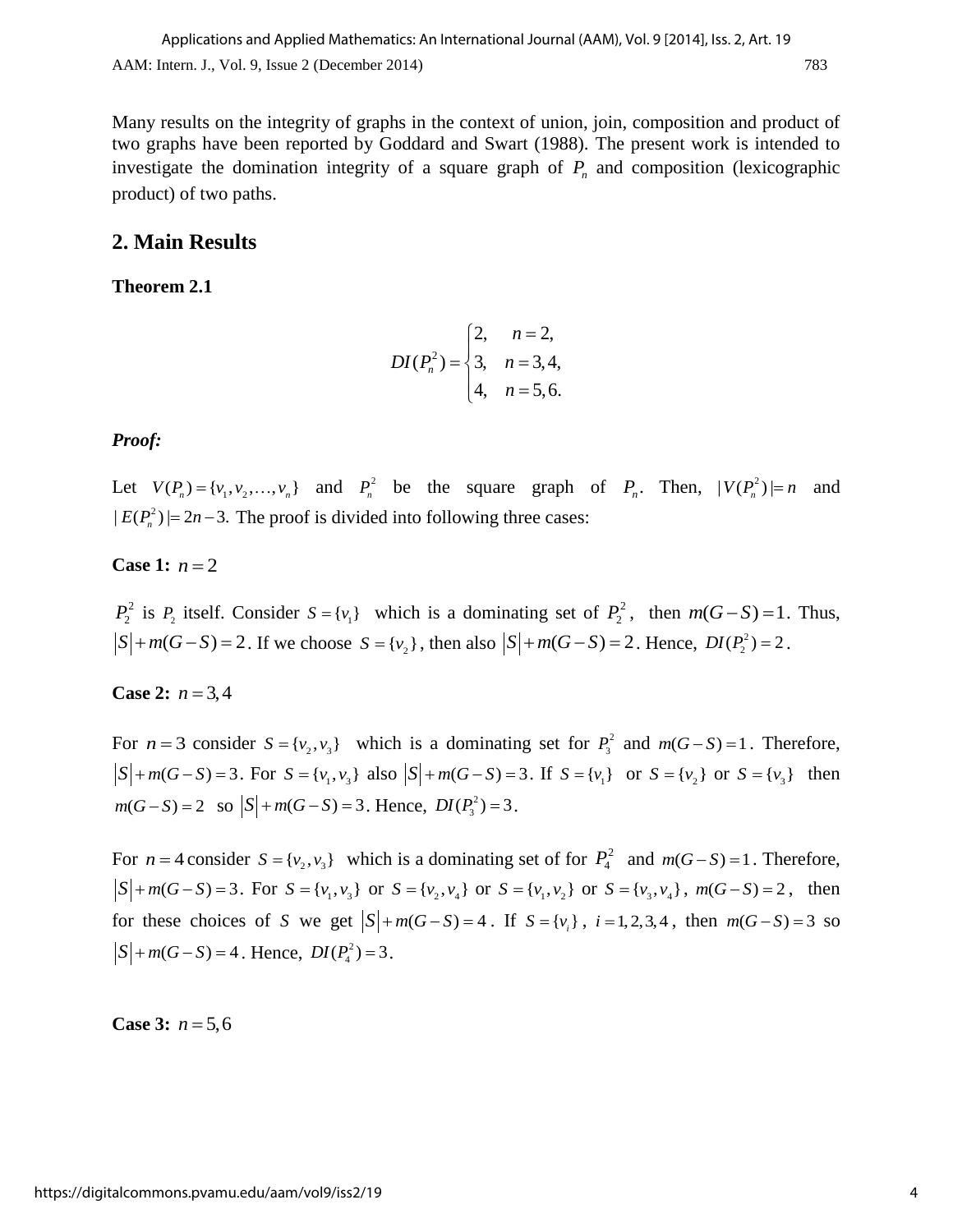$S = \{v_3, v_4\}$  is a dominating set for  $P_5^2$  and  $P_6^2$ . Then,  $m(G-S) = 2$  and  $|S| + m(G-S) = 4$ . It is easy to observe that there does not exist a dominating set S for which \*  $S^* + m(G - S) \leq 3$ . Therefore,  $DI(P_n^2) = 4$  for  $n = 5, 6$ .

Hence, from above three cases, we have

$$
DI(P_n^2) = \begin{cases} 2, & n = 2, \\ 3, & n = 3, 4, \\ 4, & n = 5, 6. \end{cases}
$$

#### **Theorem 2.2.**

For  $n = 7$  to 15,

$$
DI(P_n^2) = \begin{cases} 5+2i, & \text{if } n = 7+4i, \\ 6+2i, & \text{if } n = 7+4i+k, \text{ where } k = 1,2,3 \text{ and } i = 0,1. \end{cases}
$$

*Proof:* 

Let  $S = \{v_{3+4j}, v_{4+4j} \mid j = 0 \text{ to } i\} \cup \{v_n\}$  when  $n = 7 + 4i, i = 0, 1, 2$  (i.e.,  $n = 7, 11, 15$ ). Then,  $|S| = 2i + 3$  and  $m(G - S) = 2$ . If  $S = {v_{3+4j}, v_{4+4j}} / j = 0$  to  $i + 1$  when  $n = 7 + 4i + k$ ,  $k = 1, 2, 3, i = 0, 1$  (i.e.,  $n = 8, 9, 10, 12, 13, 14$ ), then  $|S| = 2i + 4$  and  $m(G - S) = 2$ . In both the cases *S* is a dominating set of  $P_n^2$  as  $v_1, v_2 \in N(v_3)$  and  $v_{5+4t}, v_{6+4t} \in N(v_{4+4t})$ , for  $t = 0, 1, 2, ..., i$ , or  $i-1$ .

Now we claim that there does not exist any dominating set  $S_1$  such that  $|S_1| = |S|$  and  $m(G-S_1) < m(G-S)$ . If  $S_1$  is a dominating set and  $m(G-S_1) < m(G-S) = 2$ , then all the components will be  $K_1$ . Consequently,  $|S_1| > |S|$ . Hence, for any dominating set  $S_1$ , if  $|S_1| = |S|$ , then

$$
m(G-S) \le m(G-S_1). \tag{1}
$$

We also claim that there does not exist any dominating set  $S_2$  such that  $|S_2| < |S|$  and  $m(G-S_2) = m(G-S) = 2$ . But if  $S_2$  is a dominating set and  $|S_2| < |S|$ , then due to construction of  $P_n^2$ ,  $G-S_2$  will give rise to at least one component with the number of vertices more than two. This is because, each vertex of  $P_n^2$  is adjacent to the vertices which are at the distance two apart. This implies that there does not exist any dominating set  $S_2$  such that  $|S_2| < |S|$  and, consequently,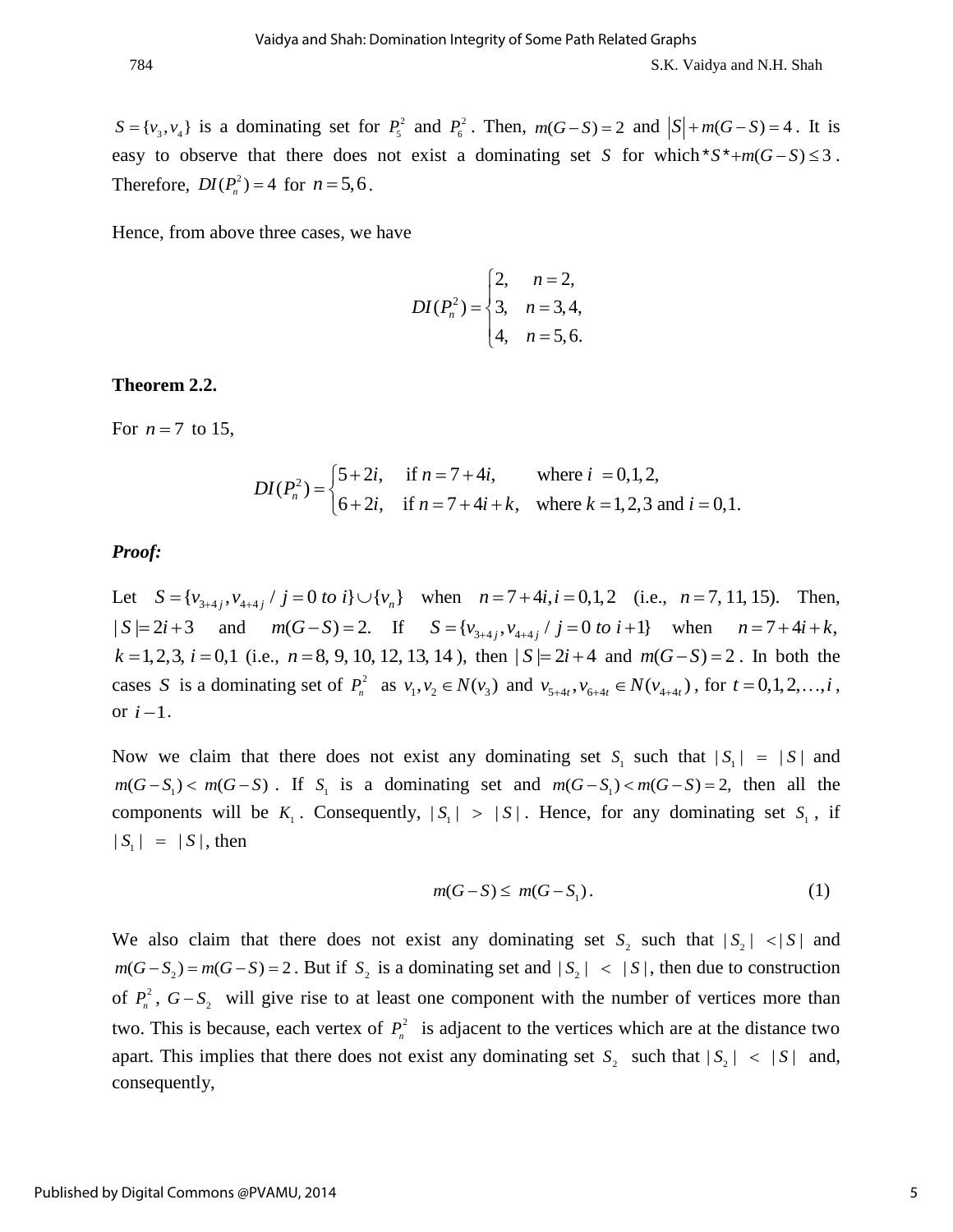AAM: Intern. J., Vol. 9, Issue 2 (December 2014) 785 Applications and Applied Mathematics: An International Journal (AAM), Vol. 9 [2014], Iss. 2, Art. 19

$$
m(G - S_2) = m(G - S) = 2.
$$
 (2)

Moreover if we consider any dominating set  $S_3$  of  $P_n^2$  such that  $m(G-S_3) > 2$ , then

$$
|S| + m(G - S) \le |S_3| + m(G - S_3). \tag{3}
$$

Therefore, from equations (1), (2) and (3) we have  
\n
$$
|S| + m(G - S) = min\{|X| + m(G - X) : X \text{ is a dominating set}\}
$$
\n
$$
= DI(P_n^2).
$$

Hence, for  $n = 7$  to 15<br> $DI(P_n^2)$ 

7 to 15  
\n
$$
DI(P_n^2) = \begin{cases} 5+2i, & \text{if } n = 7+4i, \\ 6+2i, & \text{if } n = 7+4i+k, \text{ where } k = 1,2,3 \text{ and } i = 0,1. \end{cases}
$$

#### **Theorem 2.3.**

$$
DI(P_n^2) = \begin{cases} 9, & n = 16, \\ 10, & n = 17,18. \end{cases}
$$

#### *Proof:*

.

To prove this result we consider following two cases:

#### **Case 1:**  $n = 16$

If  $S = \{v_3, v_4, v_8, v_9, v_{13}, v_{14}\}\$ , then  $|S| = 6$  and  $m(G-S) = 3$ . Moreover, S is a dominating set as  $v_1, v_2 \in N(v_3), v_5, v_6 \in N(v_4), v_7 \in N(v_8), v_{10}, v_{11} \in N(v_9)$  and  $v_{12} \in N(v_{13}), v_{15}, v_{16} \in N(v_{14})$ . If for some dominating set  $S_1$  of  $P_{16}^2$ ,  $m(G-S_1)=2$ , then clearly

$$
|S_1| > |S| \text{ so } |S_1| + m(G - S_1) > |S| + m(G - S). \tag{4}
$$

It can be verified that for any other dominating set  $S_2$  of  $P_{16}^2$  for which  $m(G-S_2)=4$ . Then,

$$
|S_2| + m(G - S_2) \ge |S| + m(G - S). \tag{5}
$$

Thus, from equations (4) and (5) among all dominating set,  $|S| + m(G-S) = 6 + 3 = 9$  is minimum. Hence,  $DI(P_{16}^2) = 9$ .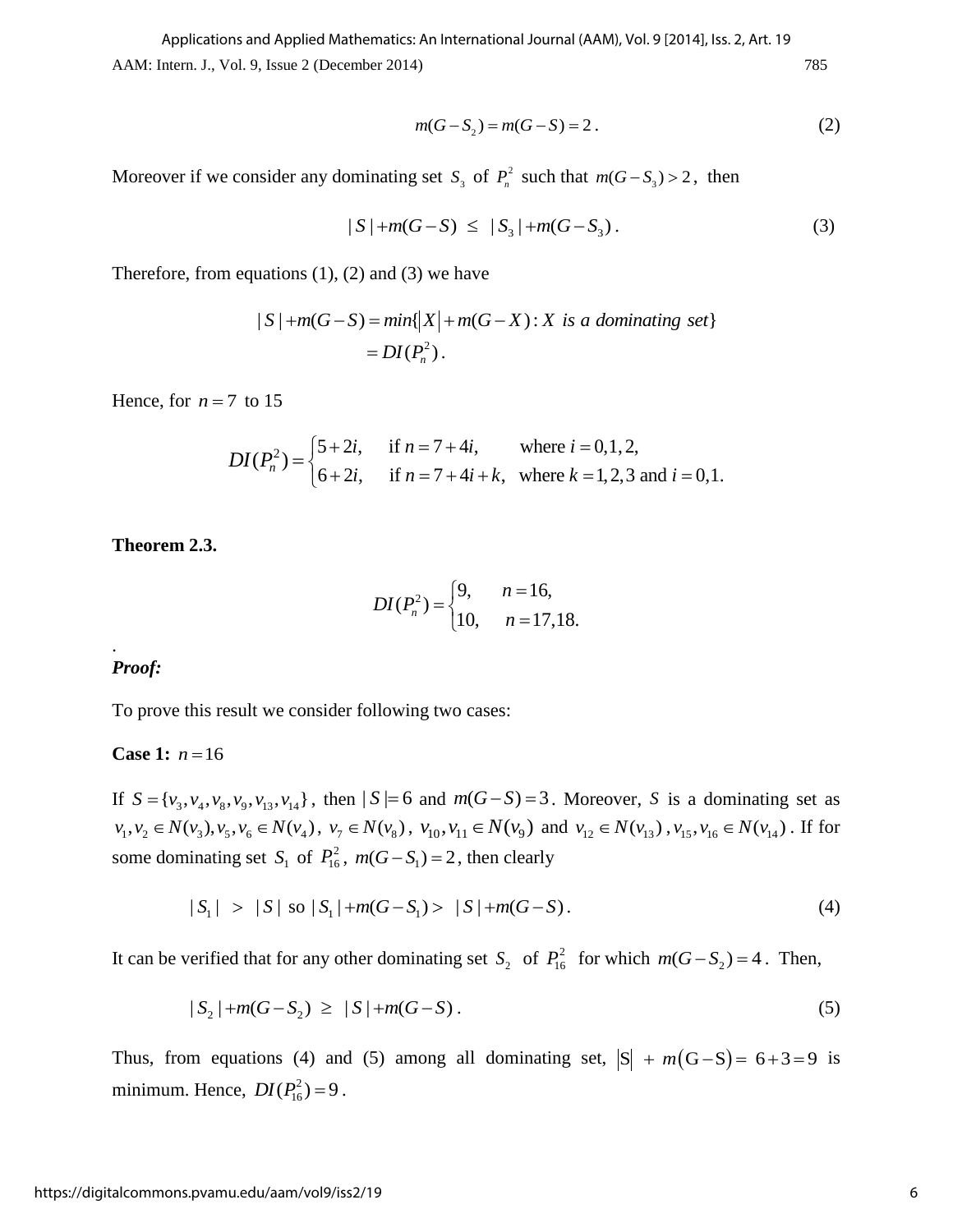## **Case 2:**  $n = 17,18$

If  $S = \{v_3, v_4, v_8, v_9, v_{13}, v_{14}, v_{17}\}\$ , then  $|S| = 7$  and  $m(G-S) = 3$ . Moreover, *S* is dominating set  $P_{17}^2$  and  $P_{18}^2$ . If for some dominating set  $S_1$  of  $P_n^2$ ,  $m(G-S_1)=2$ , then clearly

$$
|S_1| > |S|
$$
 so  $|S_1| + m(G - S_1) > |S| + m(G - S)$ . (6)

It can be verified that for any other dominating set  $S_2$  of  $P_n^2$  for which  $m(G-S_2)=4$ . Then

$$
|S_2| + m(G - S_2) \ge |S| + m(G - S). \tag{7}
$$

Therefore, from equations (6) and (7),  $|S| + m(G-S) = 7 + 3 = 10$  is minimum. Thus,  $DI(P_n^2) = 10$  for  $n = 17,18$ .

Hence, from above two cases,

$$
DI(P_n^2) = \begin{cases} 9, & n = 16, \\ 10, & n = 17,18. \end{cases}
$$

#### **Theorem 2.4**

For  $n \geq 19$ ,

$$
DI(P_n^2) = \begin{cases} 11, & \text{if } n = 19, 20, \\ 11+2i, & \text{if } n = 21+6i, \\ 12+2i, & \text{if } n = 21+6i+k, \text{ where } k = 1, 2, 3 \text{ and } i \in \{0\} \cup \mathbb{N}, \\ 13+2i, & \text{if } n = 21+6i+k, \text{ where } k = 4, 5 \text{ and } i \in \{0\} \cup \mathbb{N}. \end{cases}
$$

### *Proof:*

To prove this result we consider following two cases:

**Case 1:**  $n = 19,20$ 

Consider  $S = \{v_3, v_4, v_9, v_{10}, v_{15}, v_{16}, v_{19}\}.$  Then,  $|S| = 7$  and  $m(G-S) = 4$ . Clearly S is a dominating set of  $P_n^2$ , for  $n = 19,20$ .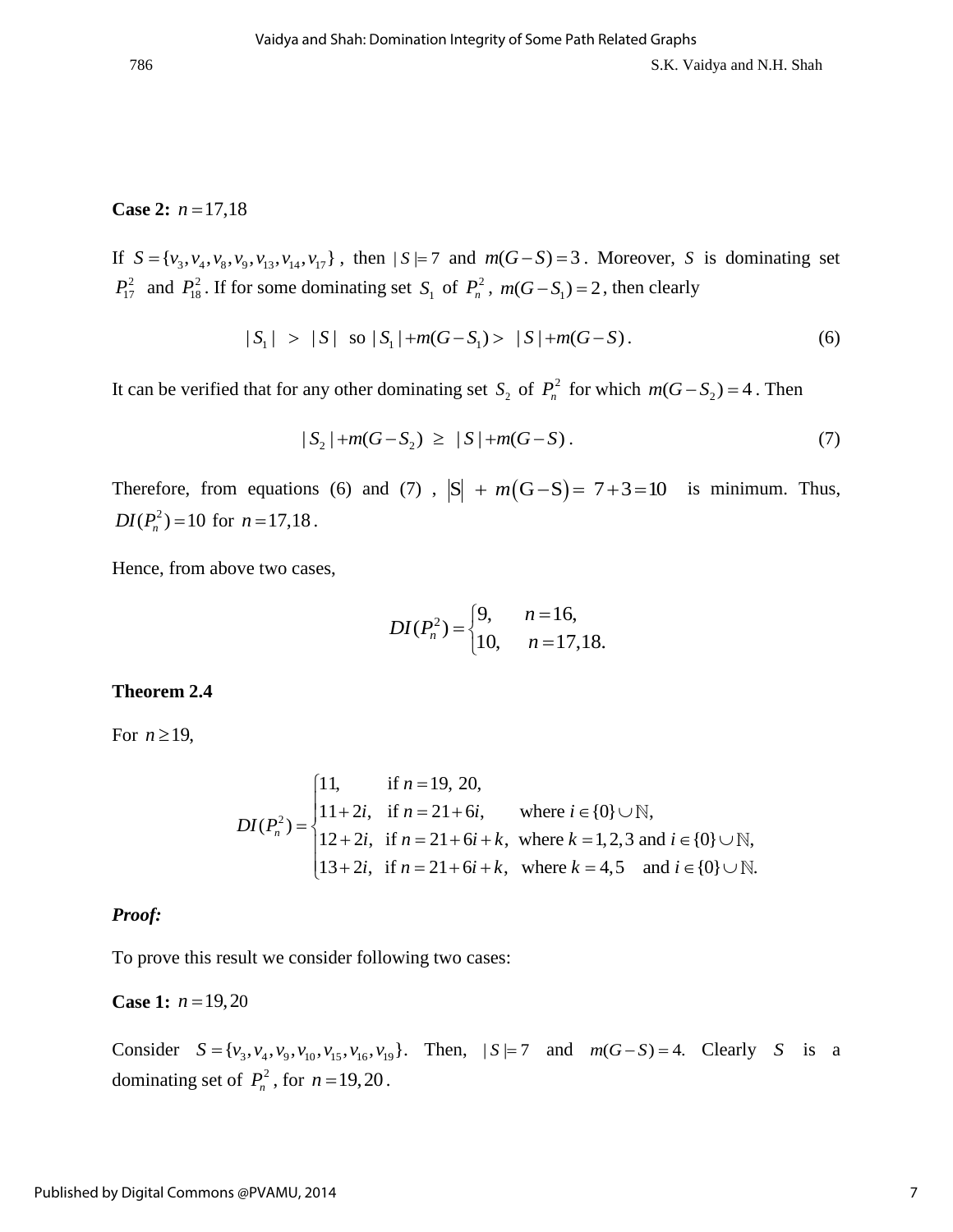#### **Case 2:**  $n \ge 21$

Let  $S_1 = \{v_3, v_4, v_9, v_{10}\}.$ 

If  $n = 21 + 6i$ , where  $i = 0, 1, 2, \dots$ , (i.e., for  $n = 21, 27, 33, \dots$ ), consider

$$
S = S_1 \cup \{v_{15+6j}, v_{16+6j} / j = 0 \text{ to } i\} \cup \{v_n\}.
$$

Then,  $|S| = 7 + 2i$ .

If  $n = 21 + 6i + k$ , where  $k = 1, 2, 3$  and  $i = 0, 1, 2, \dots$ , (i.e., for  $n = 22, 23, 24, 28, 29, 30 \dots$ ), consider

$$
S = S_1 \cup \{v_{15+6j}, v_{16+6j} / j = 0 \text{ to } i+1\}.
$$

Then,  $|S| = 8 + 2i$ .

If  $n = 21 + 6i + k$ , where  $k = 4,5$  and  $i = 0,1,2,...$ , (i.e., for  $n = 25,26,31,32,...$ ), consider  $S = S_1 \cup \{v_{15+6j}, v_{16+6j} / j = 0 \text{ to } i+1\} \cup \{v_n\}.$ 

$$
S = S_1 \cup \{v_{15+6i}, v_{16+6i} / j = 0 \text{ to } i+1\} \cup \{v_n\}.
$$

Then  $|S| = 9 + 2i$ .

In all the above cases, *S* will be a dominating set for  $P_n^2$  as  $v_1, v_2 \in N(v_3)$ ,  $v_{5+6t}, v_{6+6t} \in N(v_{4+6t})$ and  $v_{7+6t}$ ,  $v_{8+6t} \in N(v_{9+6t})$ , where  $t \in \mathbb{N} \cup \{0\}$ . Moreover,  $m(G-S) = 4$ .

Thus, we have found dominating sets for  $P_n^2$ .

Now, we discuss the minimality of  $|S| + m(G - S)$ . If we consider any dominating set  $S<sub>1</sub>$  of G such that,  $|S_1| < |S|$ , then due to the construction of  $P_n^2$  (i.e., to convert  $G-S_1$  into disconnected graph, we must include at least two consecutive vertices in  $S_1$ ), it generates large value of  $m(G-S_1)$  such that,

$$
|S| + m(G - S) < |S_1| + m(G - S_1). \tag{8}
$$

Let  $S_2$  be any dominating set of  $P_n^2$  such that  $m(G-S_2)=3$ . Then, for *n* = 19, 20, 21, 22, 23, 28, 31,

$$
|S| + m(G - S) \le |S_2| + m(G - S_2), \tag{9}
$$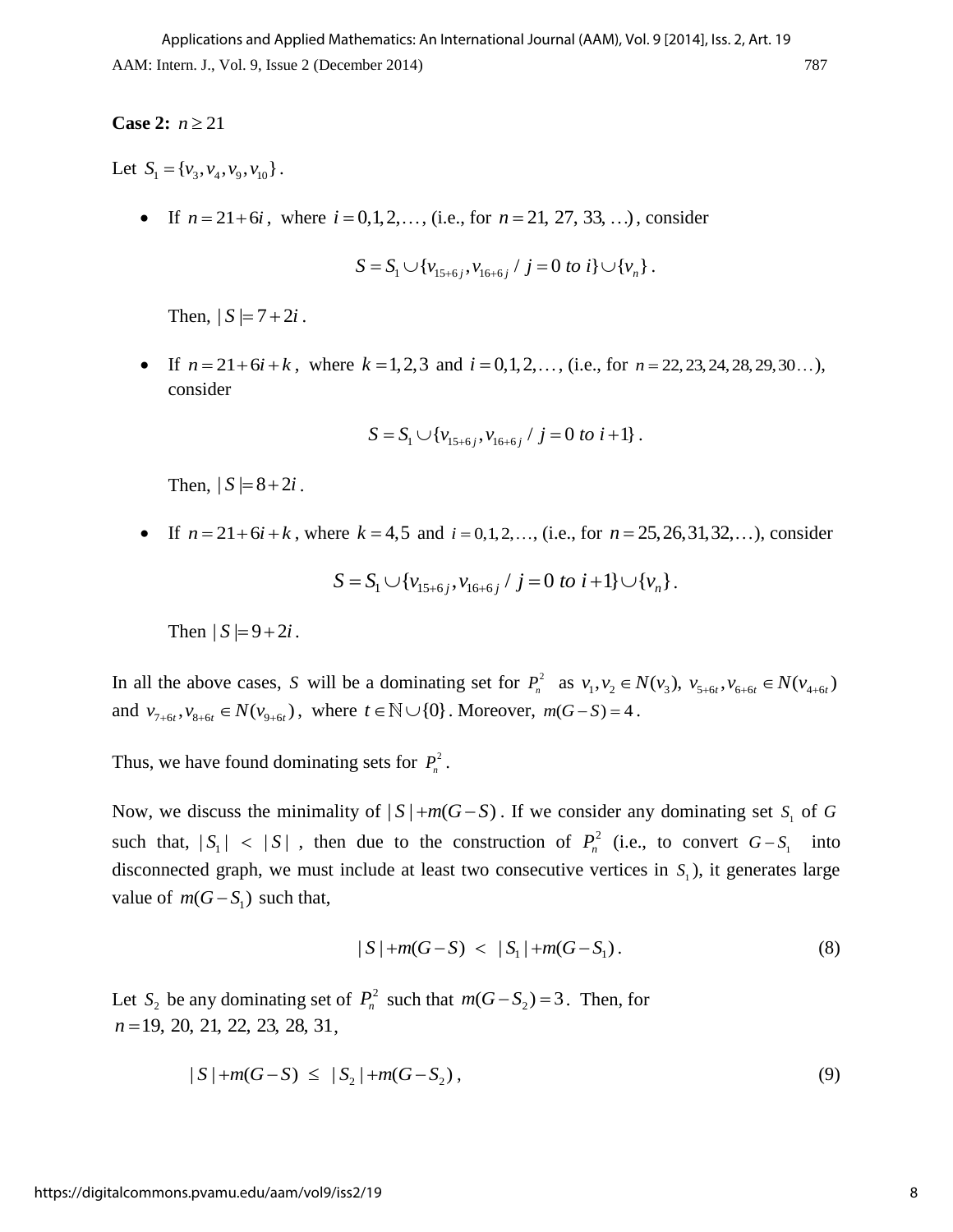and for  $n = 24, 25, 26, 27, 29, 30, n \ge 32$ ,

$$
|S| + m(G - S) < |S_2| + m(G - S_2). \tag{10}
$$

Moreover, if  $S_3$  is any dominating set of  $P_n^2$  with  $m(G-S_3) = 2$  or  $m(G-S_3) = 1$ , then clearly,

$$
|S| + m(G - S) < |S_3| + m(G - S_3). \tag{11}
$$

Therefore, from equations (8) to (11) we have,  
\n
$$
|S| + m(G - S) = min\{|X| + m(G - X) : X \text{ is a dominating set}\}
$$
\n
$$
= DI(P_n^2).
$$

Hence, for  $n \ge 19$ ,

19,  
\n
$$
DI(P_n^2) = \begin{cases}\n11, & \text{if } n = 19,20, \\
11+2i, & \text{if } n = 21+6i, \\
12+2i, & \text{if } n = 21+6i+k, \text{ where } k = 1,2,3 \text{ and } i \in \{0\} \cup \mathbb{N}, \\
13+2i, & \text{if } n = 21+6i+k, \text{ where } k = 4,5 \text{ and } i \in \{0\} \cup \mathbb{N}.\n\end{cases}
$$

**Theorem 2.5.**

$$
DI(P_2[P_n]) = n + \left\lceil 2\sqrt{n+1} \right\rceil - 2.
$$

*Proof:* 

Let  $P_2$  be a path with vertices  $u_1, u_2$  and  $P_n$  with  $v_1, v_2, \ldots, v_n$ . Let G be the graph  $P_2[P_n]$ . Then,

$$
V(G) = \{(u_i, v_j) / 1 \le i \le 2, 1 \le j \le n\}
$$

and

and  
\n
$$
E(G) = \{(u_1, v_j)(u_2, v_k)/1 \le j \le n, 1 \le k \le n\} \cup \{(u_1, v_j)(u_1, v_{j+1}), (u_2, v_j)(u_2, v_{j+1})/1 \le j \le n-1\}.
$$

For the sake of convenience, we denote the vertices  $(u_1, v_1) = w_{1j}$ ,  $1 \le j \le n$  and

$$
(u_2, v_j) = w_{2j}, 1 \le j \le n.
$$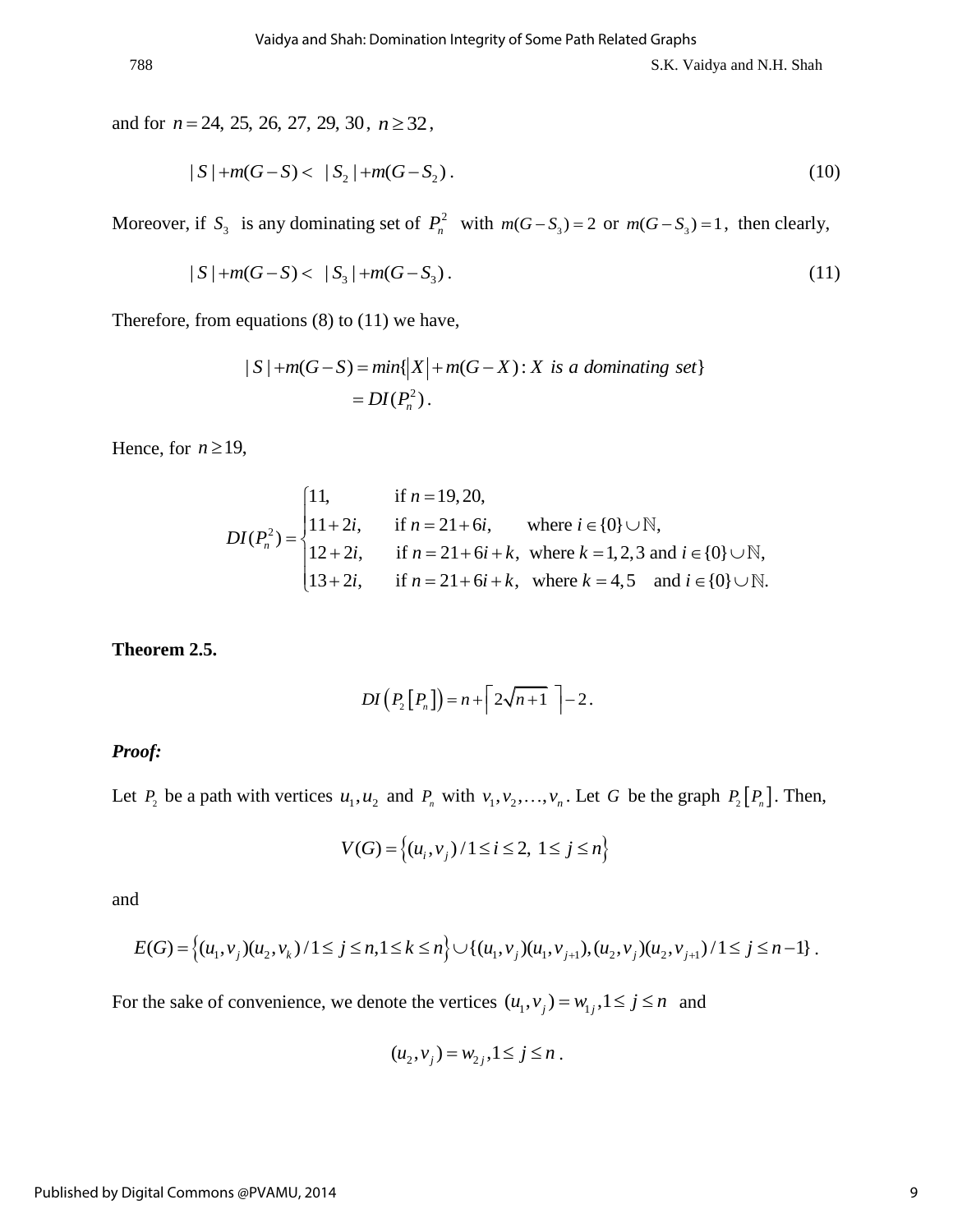The graph of  $P_2[P_5]$  is shown in Figure 1 for better understanding of the notations and arrangement of vertices. Moreover  $K_{n,n}$  is a subgraph of G and  $DI(K_{n,n}) = n+1$ ,  $DI(G) > n+1$ .

Consider  $S_1 = \{w_{2j} / 1 \le j \le n\}$ ,  $|S_1| = n$ . Then,  $S_1$  is a dominating set of G and  $G - S_1 = P_n$  so  $m(G - S_1) = n$ .



Figure 1: Arrangement of vertices in  $P_2[P_5]$ 

Let  $S_2 = \{w_{1k} = (u_1, v_k) / v_k \in I - \text{ set of } P_n\}$ . Take  $V_1 = \{v_k / v_k \in I - \text{set of } P_n\}$  so  $|S_2| = |V_1|$ . Consider  $S = S_1 \cup S_2$ . Then, *S* is also dominating set of *G* as  $S_1 \subset S$ . Here,

$$
|S| = |S_1| + |S_2| = |S_1| + |V_1|
$$
 and  $G - S = P_n - V_1$  so  $m(G - S) = m(P_n - V_1)$ .

Note that  $I(P_n) = \left\lceil 2\sqrt{n+1} \right\rceil - 2$ . So,

$$
|S| + m(G - S) = |S_1| + |V_1| + m(P_n - V_1)
$$
  
= |S\_1| + I(P\_n).  
= n +  $\lceil 2\sqrt{n+1} \rceil - 2 > n+1$ .

Hence,

$$
|S| + m(G - S) = n + \left\lceil 2\sqrt{n+1} \right\rceil - 2 > n + 1.
$$
 (12)

.

Now we discuss the minimality of  $|S| + m(G - S)$ . If  $S_3$  is any dominating set of G which is not containing  $S_1$  or  $S_2$  as a proper subset and  $|S_3| = k < 2n$ . Then, due to construction of G ( $w_{1j}$  is adjacent to  $w_{2k}$  for  $1 \le i, k \le n$ ),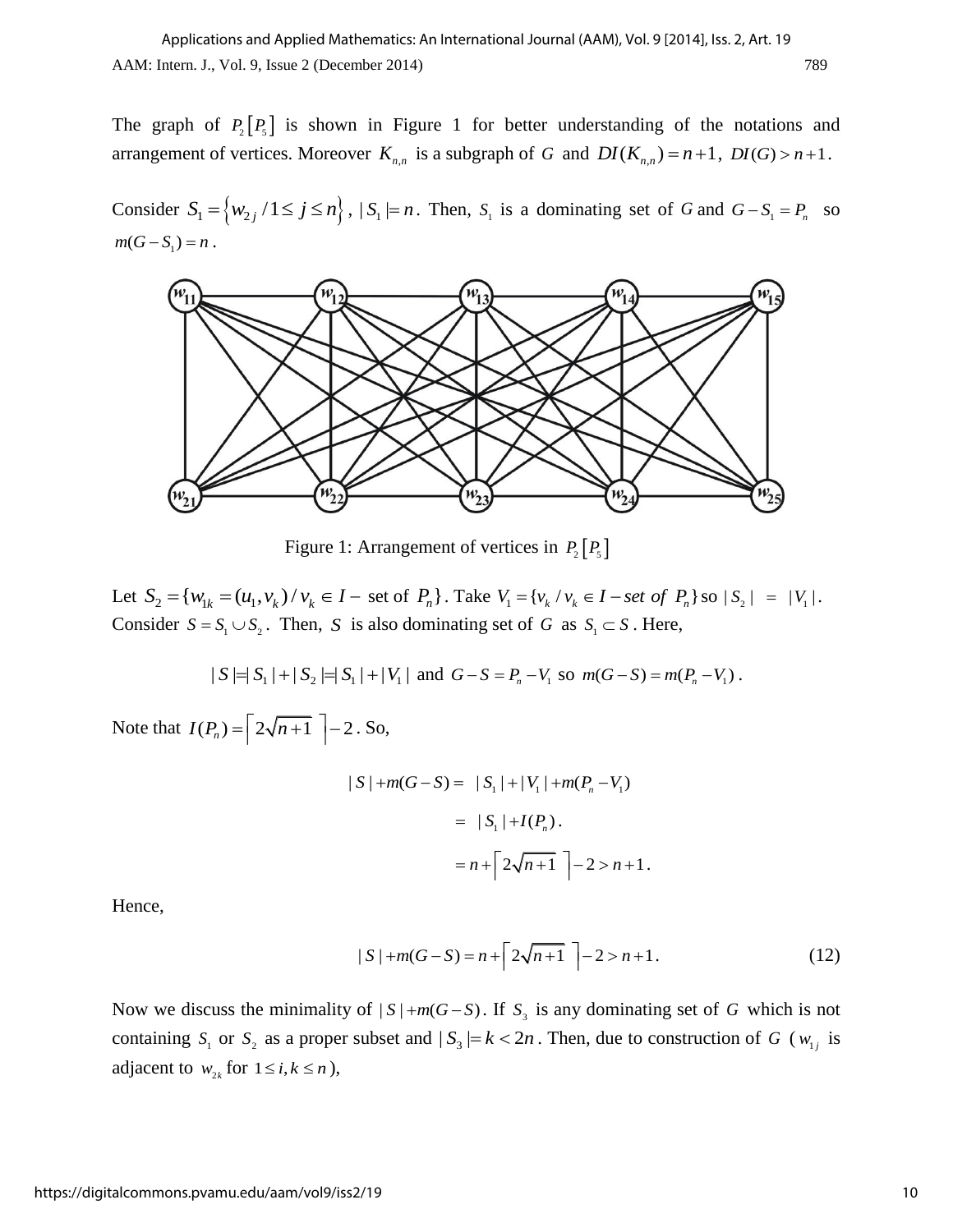$$
|S_3| + m(G - S_3) = k + 2n - k = 2n \ge |S| + m(G - S).
$$
 (13)

Let  $S_5$  be another dominating set of G such that  $S_5 = S_4 \cup S_2$ , where  $S_4 \subset S_1$  with  $|S_4| < n$ . In *G*,  $w_{1j}$  is adjacent to  $w_{2k}$  for  $1 \le i, k \le n$ . Therefore,

$$
m(G - S_5) = |S_2| + n - |S_4|.
$$

Hence,

$$
|S_5| + m(G - S_5) = |S_2| + |S_4| + |S_2| + n - |S_4|
$$
  
= 2|S\_2| + n.  
> |S| + m(G - S). (14)

Therefore, from the above discussion and equations (13) and (14) we have  $|S|+m(G-S)$  is<br>minimum. Hence, from equation (12) and the minimality of  $|S|+m(G-S)$  we have,<br> $DI(P_2[P_n]) = min\{|X|+m(G-S)|: X \text{ is a dominating set}\}$ 

minimum. Hence, from equation (12) and the minimality of 
$$
|S| + m(G - S)
$$
 we have,  
\n
$$
DI(P_2[P_n]) = min\{|X| + m(G - X) : X \text{ is a dominating set}\}\
$$
\n
$$
= |S| + m(G - S).
$$
\n
$$
= n + \left\lceil 2\sqrt{n+1} \right\rceil - 2.
$$

**Theorem 2.6.** 

$$
DI(P_n[P_2]) = \begin{cases} 4, & \text{if } n = 2, 3, \\ 6, & \text{if } n = 4, 5, \\ \frac{2n}{3} + 4, & \text{if } n \ge 6 \ \& n \equiv 0 \pmod{3}, \\ \frac{2(n-1)}{3} + 4, & \text{if } n \ge 6 \ \& n \equiv 1 \pmod{3}, \\ \frac{2(n+1)}{3} + 4, & \text{if } n \ge 6 \ \& n \equiv 2 \pmod{3}. \end{cases}
$$

*Proof:* 

Let  $P_n$  be a path with vertices  $u_1, u_2, \ldots, u_n$  and  $P_2$  with  $v_1, v_2$ . Let G be the graph  $P_n[P_2]$ . Then,

$$
V(G) = \{(u_i, v_j) / 1 \le i \le n, 1 \le j \le 2\}
$$

and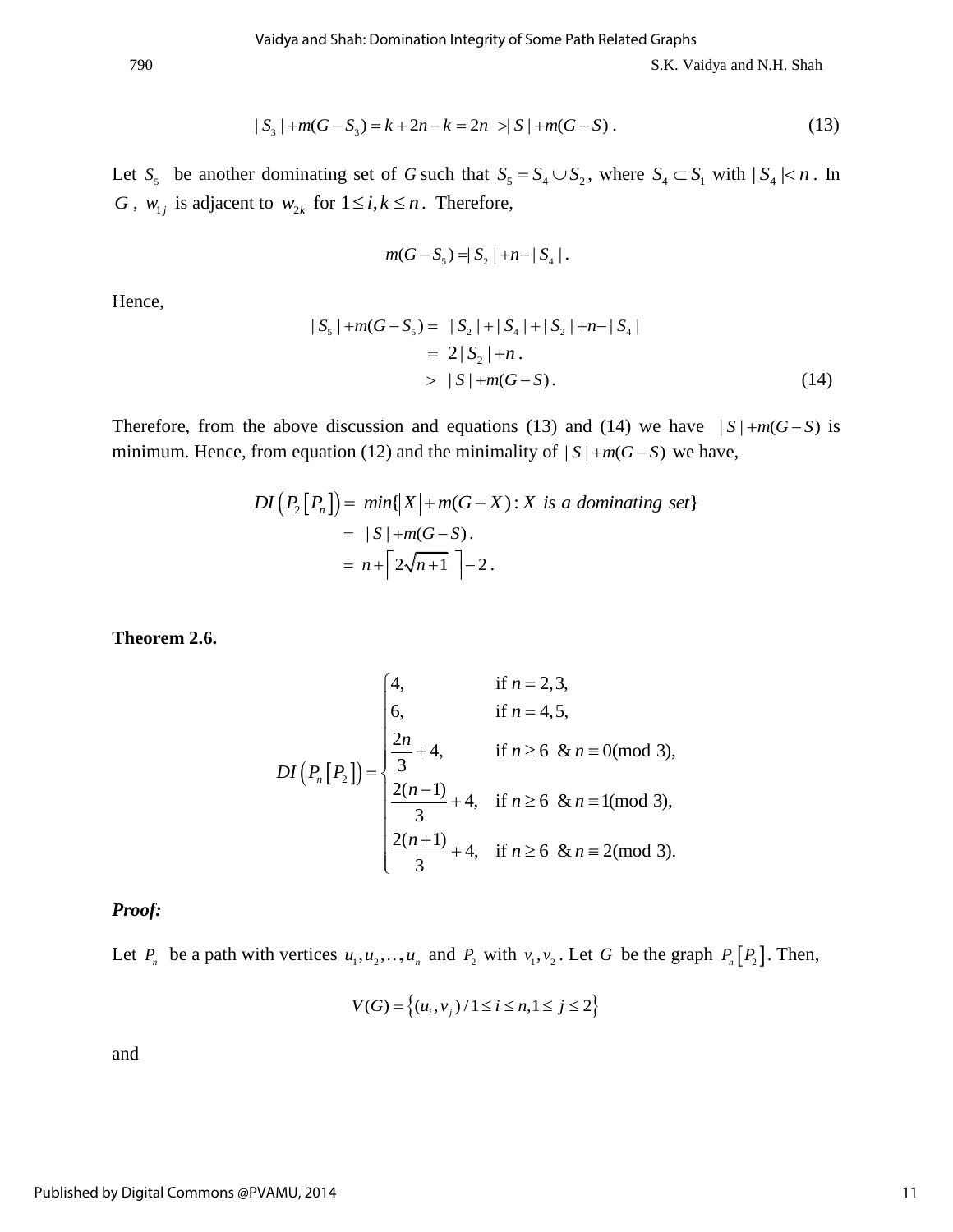AAM: Intern. J., Vol. 9, Issue 2 (December 2014) 791 Applications and Applied Mathematics: An International Journal (AAM), Vol. 9 [2014], Iss. 2, Art. 19

tern. J., Vol. 9, Issue 2 (December 2014)  
\n
$$
E(G) = \left\{ (u_i, v_j)(u_{i+1}, v_j) / 1 \le i \le n-1, 1 \le j \le 2 \right\} \cup \left\{ (u_i, v_1)(u_{i+1}, v_2) / 1 \le i \le n-1 \right\}
$$
\n
$$
\cup \left\{ (u_i, v_2)(u_{i+1}, v_1) / 1 \le i \le n-1 \right\}.
$$

Without loss of generality, we denote vertices  $(u_i, v_1) = w_{i1}$ ,  $1 \le i \le n$  and  $(u_i, v_2) = w_{i2}$ ,  $1 \le i \le n$ . The graph of  $P_5[P_2]$  is shown in Figure 2 for better understanding of the notations and arrangement of vertices.



Figure 2. Arrangement of vertices in  $P_5[P_2]$ 

To prove this result we consider following two cases:

### **Case 1:**  $n = 2$  to 5

For  $n = 2$ ,  $P_2[P_2]$  is isomorphic to complete graph  $K_4$ . Hence,  $DI(P_2[P_2]) = 4$ .

For  $n = 3$ , consider  $S = \{w_{21}, w_{22}\}\$ , which is a dominating set for  $P_3[P_2]$  and  $m(G-S) = 2$ . For  $n = 3$ , consider  $S = \{w_{21}, w_{22}\}\)$ , which is a dominating set for  $P_3[P_2]$  and  $m(G-S) = 2$ .<br>There, does not exist any dominating set  $S_1$  of G such that  $|S_1| + m(G-S_1) < |S| + m(G-S)$ . Hence,  $DI(P_3[P_2]) = 4$ .

For  $n = 4$ , consider  $S = \{w_{21}, w_{22}, w_{42}\}\$ , which is a dominating set for  $P_4[P_2]$  and  $m(G-S) = 3$ . Moreover, for any dominating set  $S_1$  of G we have,  $|S_1| + m(G - S_1) > |S| + m(G - S)$ . Hence,  $DI(P_4[P_2]) = 6.$ 

For  $n = 5$ , consider  $S = \{w_{21}, w_{22}, w_{41}, w_{42}\}$ , which is a dominating set for  $P_5[P_2]$  and  $m(G-S) = 2$ . Moreover for any dominating set  $S_1$  of G we have,

$$
|S_1| + m(G-S_1) > |S| + m(G-S).
$$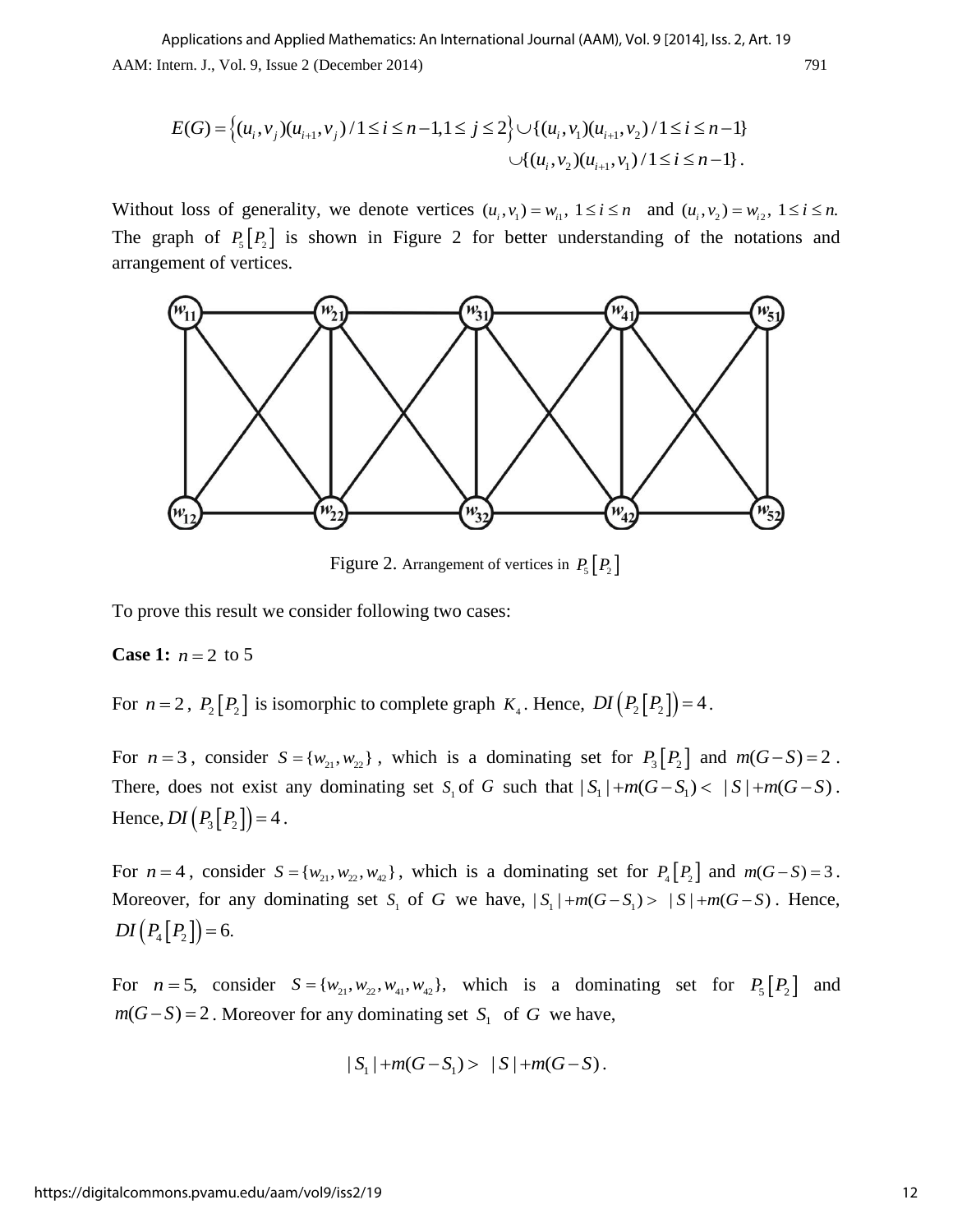Hence,  $DI(P_5[P_2]) = 6$ .

### **Case 2:**  $n \ge 6$

Now we consider subset S of G as below:

• If 
$$
n = 0 \pmod{3}
$$
 (i.e.,  $n = 3k$ ) and  $n = 2 \pmod{3}$  (i.e.,  $n = 3k - 1$ ), consider  
\n
$$
S = \{w_{(2+3i)1} | 0 \le j \le k - 1\} \cup \{w_{(2+3i)2} | 0 \le j \le k - 1\} \text{ and } |S| = 2k.
$$

So

$$
|S| = \frac{2n}{3}
$$
 for  $n \equiv 0 \pmod{3}$  and  $|S| = \frac{2(n+1)}{3}$  for  $n \equiv 2 \pmod{3}$ .

If  $n \equiv 1 \pmod{3}$  (i.e.,  $n = 3k + 1$ ), consider

$$
S = \{w_{(2+3i)1} \mid 0 \le j \le k-1\} \cup \{w_{(2+3i)2} \mid 0 \le j \le k-1\} \cup \{w_{n1}\} \text{ and } |S| = 2k+1 = \frac{2(n-1)}{3}.
$$

In all the above cases *S* is a dominating set for *G* as  $w_{(i-1)1}, w_{(i+1)1} \in N(w_i)$  and  $w_{(i-1)2}, w_{(i+1)2} \in N(w_{i2})$ . Moreover,  $m(G-S) = 4$ .

Now we discuss the minimality of  $|S| + m(G - S)$ . If we consider any dominating set  $S<sub>1</sub>$  of G such that  $|S_1| < |S|$ , then due to construction of G (i.e., to convert  $G-S_1$  into disconnected graph we must include vertices  $w_{i1}$  and  $w_{i2}$  in  $S_1$ ), It generates large value of  $m(G-S_1)$  such that

$$
|S| + m(G - S) < |S_1| + m(G - S_1). \tag{15}
$$

Let  $S_2$  be any dominating set of G such that  $m(G - S_2) = 3$ . Then, for  $n \ge 6$ ,

$$
|S| + m(G - S) < |S_2| + m(G - S_2). \tag{16}
$$

Moreover, if  $S_3$  is any dominating set of G with  $m(G-S_3) = 2$  or  $m(G-S_3) = 1$ , then clearly,

$$
|S| + m(G - S) < |S_3| + m(G - S_3). \tag{17}
$$

Therefore, from above discussion and equations (15) to (17),  $|S| + m(G - S)$  is minimum.

So, in both the cases we have,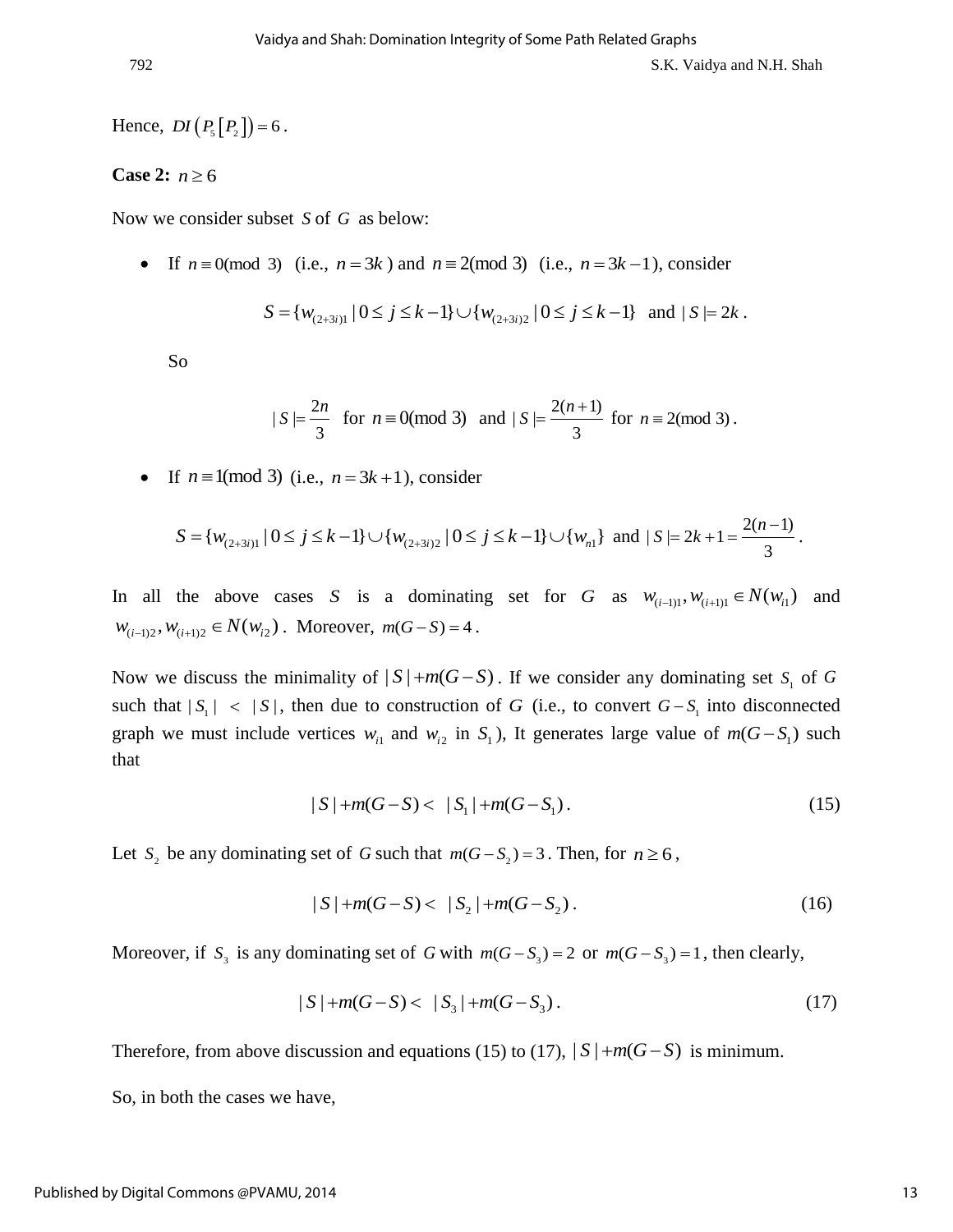$$
|S| + m(G - S) = min\{|X| + m(G - X) : X \text{ is a dominating set}\}
$$

$$
= DI(G).
$$

Hence,

$$
|S|+m(G-S) = min\{|X|+m(G-X): X \text{ is a dominating set}\}
$$
  
\n
$$
= DI(G).
$$
  
\n
$$
DI(P_n[P_2]) = \begin{cases} 4, & \text{if } n = 2, 3, \\ 6, & \text{if } n = 4, 5, \\ \frac{2n}{3} + 4, & \text{if } n \ge 6 \& n \equiv 0 \pmod{3}, \\ \frac{2(n-1)}{3} + 4, & \text{if } n \ge 6 \& n \equiv 1 \pmod{3}, \\ \frac{2(n+1)}{3} + 4, & \text{if } n \ge 6 \& n \equiv 2 \pmod{3}. \end{cases}
$$
  
\nof a communication network is of prime importance for network  
\nation integrity is one of the important parameters to measure. We investigate the domination integrity of larger graph and  
\nmposition and square of a graph. Thus we have determined the  
\npass of network. Investigation of the domination integral  
\nn area of research.  
\n**EMENT**  
\n*ne to the anonymous references and Editor-in-Chief for their car  
\nestions for the improvement in the first draft of this paper.  
\n**REFERENCES**  
\nand Ranganathan, K., (2012). A text book of Graph Theory, 2  
\ninneke, L. W., Goddard, W.D., Lipman, M. J. and Pippert,  
\nmbin. Math. Gombin. Comput., 1, 13 - 22.  
\nEntropy, P, and Swart, H., (1987). Vulnerability in Graph  
\nwhich Math. Combin. Comput., 1, 13 - 22.  
\nEntropy, R. and Swart, H., (1987). Vulnerability in Graph  
\nNoazzami, D. and Sueckle, S. (1994). The tenacity of the  
\nth. Combin. Comput., 16, 33 - 56.*

## **3. Conclusions**

The vulnerability of a communication network is of prime importance for network designers and users. The domination integrity is one of the important parameters to measure vulnerability of graph network. We investigate the domination integrity of larger graph arising from graph operations like composition and square of a graph. Thus we have determined the vulnerability in the context of expansion of network. Investigation of the domination integrity for other graph products is an open area of research.

#### *ACKNOWLEDGEMENT*

*Our thanks are due to the anonymous referees and Editor-in-Chief for their careful reading and constructive suggestions for the improvement in the first draft of this paper.*

#### **REFERENCES**

- Balakrishnan, R. and Ranganathan, K., (2012). A text book of Graph Theory, 2/e, Springer, New York.
- Bagga, K. S., Beineke, L. W., Goddard, W.D., Lipman, M. J. and Pippert, R. E., (1992). A survey of integrity, Discrete Appl. Math., 37/38, 13 - 28.
- Barefoot, C. A., Entringer, R. and Swart, H., (1987). Vulnerability in Graphs-A Comparative Survey, J. Combin. Math. Combin. Comput., 1, 13 - 22.
- Chvatal, V. (1973). Tough graphs and hamiltonian circuits, Discrete Mathematics, 5, 215 228.
- Cozzens, M. B., Moazzami, D. and Stueckle, S. (1994). The tenacity of the Harary Graphs, J. Combin. Math. Combin. Comput., 16 , 33 - 56.